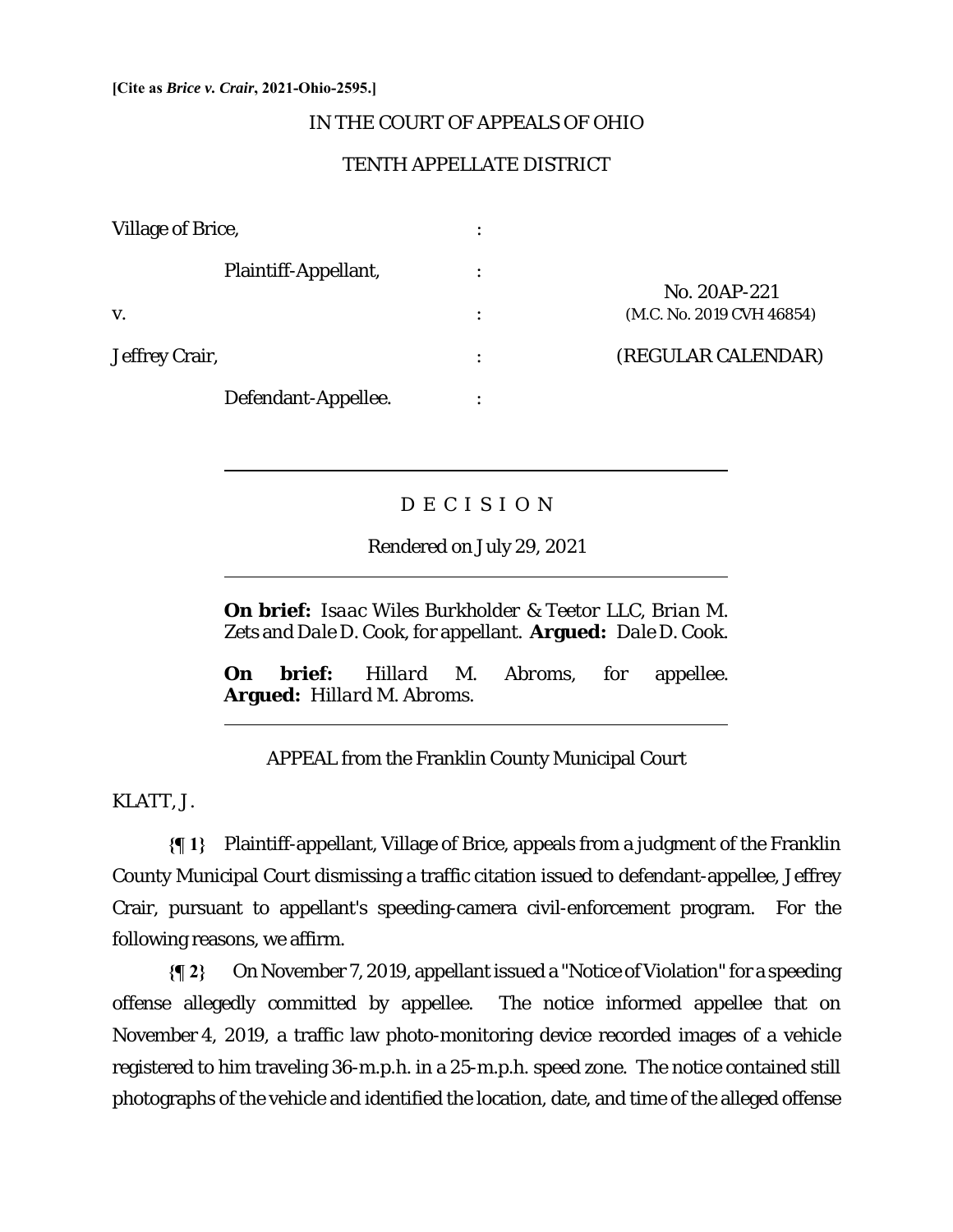as well as the vehicle's make, year, and license plate number. The notice stated that "[b]ased on an inspection of recorded images which are enclosed herewith, the above motor vehicle was involved in a traffic law violation. The recorded images are prima facie evidence of that traffic law violation." The notice further averred that the citation was issued pursuant to R.C. 4511.093(B)(3) and "Brice Ordinance 2017-07."

**{¶ 3}** The notice advised appellee of the \$125 penalty for the violation, that the citation was not considered a moving violation, and that payment of the penalty would not result in points being assessed against his driver's license and could not be used to increase his insurance rates. The notice warned that failure to pay the penalty or contest the citation within 30 days of its receipt would constitute an admission of liability and waiver of the opportunity to contest the citation; payment could be made online, by phone, or by mail. Mailed remittance was to be sent to the "Village of Brice Photo Speed Processing Center" at an address in Hamilton, Ohio.

**{¶ 4}** On November 27, 2019, appellee, represented by counsel, filed in the trial court a request for an administrative hearing. Contemporaneously with appellee's filing, the trial court issued an entry directing the clerk to initiate the case with a "CVH" civil designation, waive the filing fee, and schedule the matter for hearing.

**{¶ 5}** The hearing was held on January 27, 2020. Both parties were represented by counsel; appellee did not attend. At the outset of the hearing, the trial court averred, "I understand, Mr. Zets, on behalf of the Village of Brice, you wish to withdraw the request for responsibility for this speed violation?" (Jan. 27, 2020 Tr. at 3-4.) Counsel replied, "Yes, we do, Your Honor." *Id.* at 4.1

**{¶ 6}** The trial court then provided appellee's counsel the opportunity to respond. Counsel argued that appellant had disregarded several statutory provisions pertaining to local authorities' use of traffic cameras to civilly enforce speeding violations. To that end, counsel first alleged that "[w]hen [appellant] created the speeding ticket violation, it was supposed to have passed an ordinance. I find no record \*\*\* from the Village of Brice that such an ordinance was ever passed." *Id.* at 5. Counsel next alleged that "[appellant was]

<sup>1</sup> Both parties agree that prior to commencement of the hearing, the parties and trial court engaged in an in-chambers discussion regarding withdrawal of the citation. At oral argument before this court, the parties provided differing versions of that discussion. The in-chambers colloquy was not transcribed and thus is not part of the record on appeal.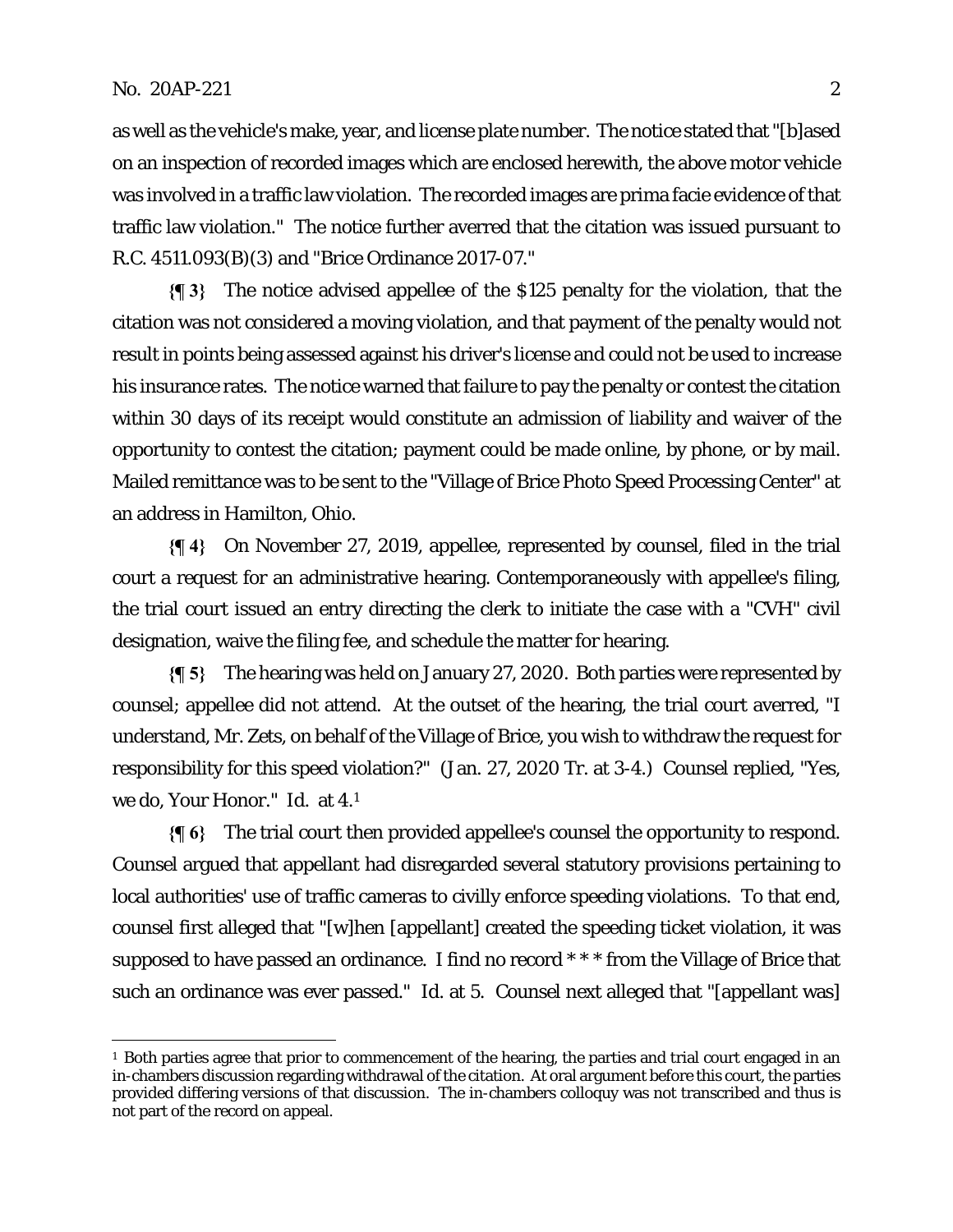supposed to have \* \* \* published this ordinance \* \* \*. No such publication exists." *Id.*  Lastly, counsel alleged that appellant "was supposed to post a financial amount and  $***$ [was] supposed to have filed a ticket with the \* \* \* Franklin County Municipal Clerk of Courts, which they did not do so." *Id*.

**{¶ 7}** Addressing appellant's counsel, the trial court inquired if there was "[a]nything else from the Village of Brice?" *Id.* at 6. Counsel offered no argument in rebuttal.

**{¶ 8}** Immediately thereafter, the trial court averred that it would issue a written ruling on "what's happened here today and \* \* \* this citation." *Id.* at 6. The court declined appellee's counsel's request for an order prohibiting appellant from issuing further citations. Indeed, the court averred, "I'm not going to do it in this case. That would have to be a separate type of filing. That is a Common Pleas injunction. I don't have injunctive power \* \* \* being the Municipal Court." *Id.* at 6-7.

**{¶ 9}** In a judgment entry filed March 2, 2020, the trial court stated:

The Notice of Violation mailed to Defendant contains citations to sections of the Ohio Revised Code which were amended, effective July 3, 2019. Under the former applicable code sections, namely O.R.C., sections 4511.093 *et. seq.*, there was a process in place for contested violations to be heard by an administrative hearing officer with the right to appeal the findings of that administrative hearing to the municipal or county court with territorial jurisdiction over the issuing authority. Under the current applicable code sections, the procedure was changed to require the local authority, if a ticket is issued, to file a certified copy of the ticket with the municipal or county court with jurisdiction over the civil action. ORC, Section 4511.096. Required procedure under the O.R.C. was not followed by the Village of Brice.

Additionally, O.R.C., section 4511.097(B)(8) requires that the ticket sent to an accused shall include, among other things, the address of the municipal court or county court with jurisdiction over the civil action to which the payment is to be made if the ticket is not contested.

The Notice of Violation mailed to Defendant directs him to pay the fine to a photo speed processing center in Hamilton, Ohio. This is in direct contravention of the law requiring payment to now be made to the municipal or county court.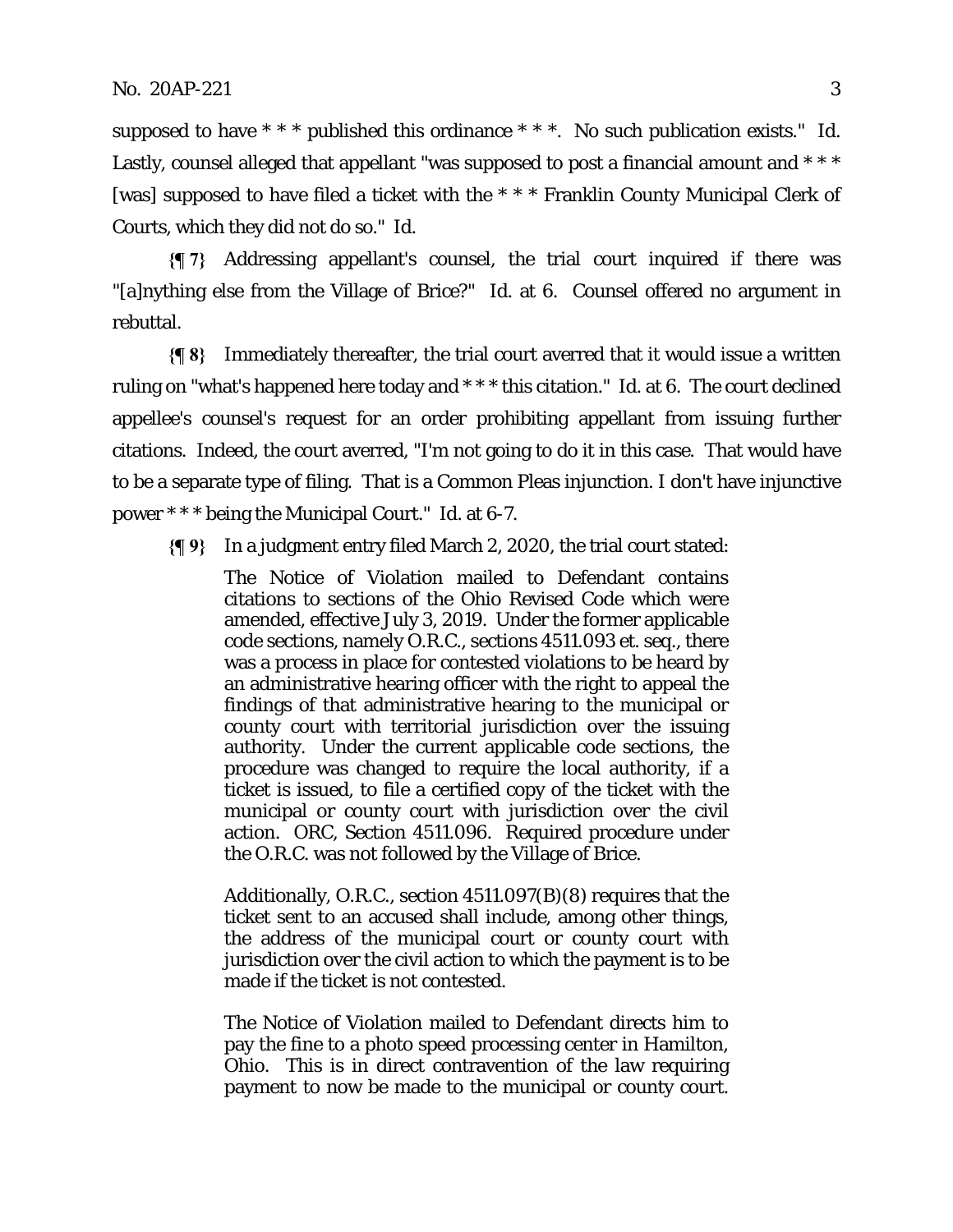The ticket mailed to Defendant is deficient and does not comply with the current law.

Also, O.R.C. 4511.099 requires the local authority to provide an advance deposit to consist of applicable court costs and fees to initiate the civil action unless the photo monitoring device was located in a school zone. The Village of Brice did not file a certified copy of the ticket with the Court (as discussed above), and they did not pay the appropriate filing fee for civil actions of \$123.00 as required, since the device was not located in a school zone. The Village of Brice is not complying with the current law.

As outlined above, the Village of Brice is not in compliance with several provisions of the Ohio Revised Code regarding traffic law photo-monitoring devices. Based upon the foregoing, and for good cause shown, it is hereby

ORDERED and ADJUDGED that the Defendant is found to be NOT LIABLE for the violation, and this case is hereby DISMISSED, with prejudice.

(Mar. 2, 2020 Jgmt. Entry at 1-2.)

**{¶ 10}** In a timely appeal, appellant advances the following three assignments of error:

> [I]. The trial court erred in rendering an advisory opinion on legal arguments after the Citation had been dismissed as there was no justiciable controversy before the court.

[II]. The trial court erred and violated the Village's procedural due process rights by ruling on unsupported arguments without giving the Village proper notice and an opportunity to brief the facts and issues arising from counsel's arguments.

[III]. The trial court erred in finding the Village of Brice's Photo Enforcement Program unlawful in the absence of a hearing or any evidence to support its judgment.

**{¶ 11}** Preliminarily, we note that appellant does not challenge the trial court's judgment finding no liability for the speeding violation and dismissing the case with prejudice. Appellant does not advocate for reversal of the judgment on grounds that the trial court, rather than dismissing the case against appellee, should have found him liable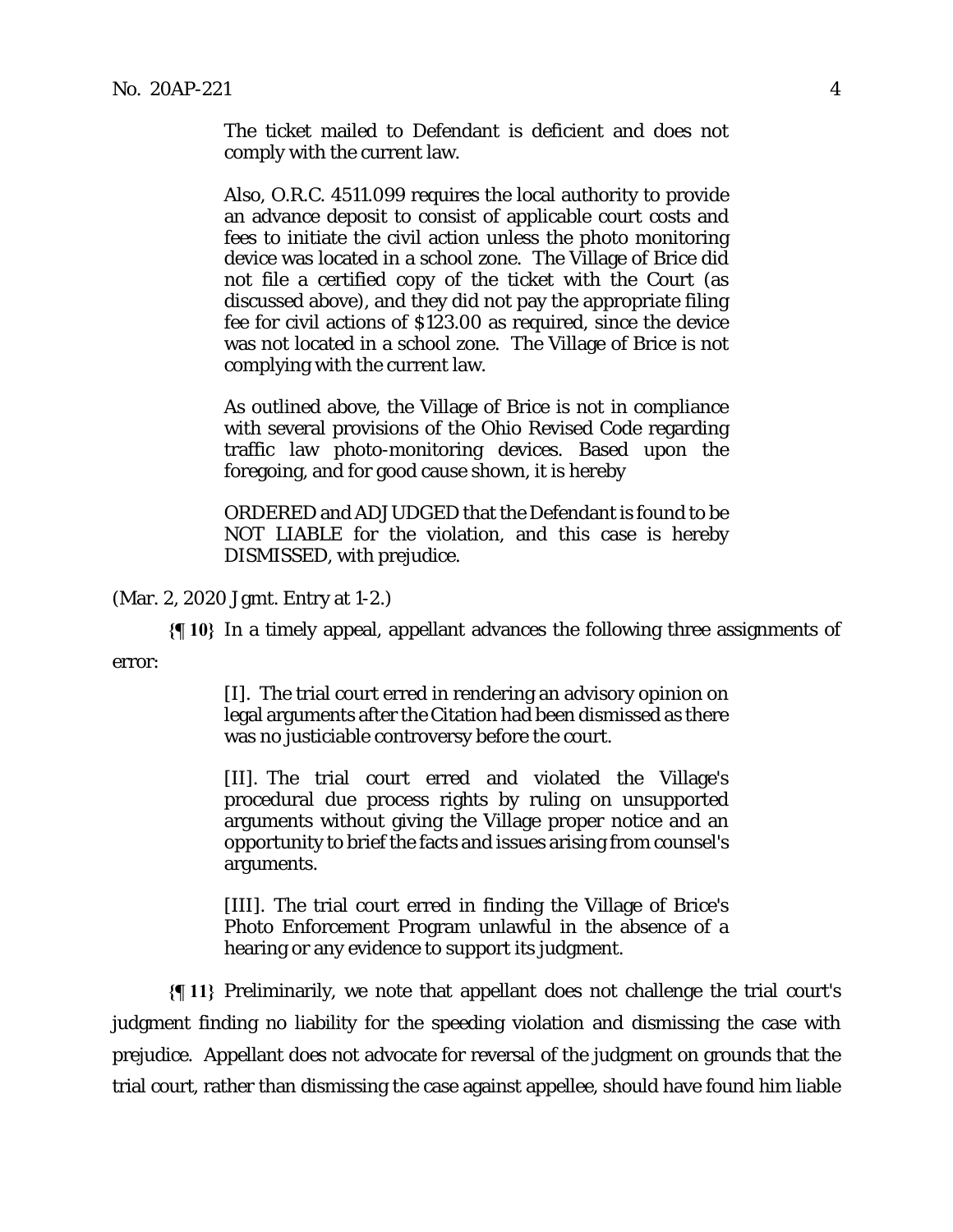for the speeding violation and ordered him to pay the \$125 ticket. Nor does appellant allege that the trial court erred in concluding that appellant did not comply with Ohio law in issuing the citation to appellee. Rather, appellant argues that the trial court committed reversible error in issuing an advisory opinion, in violating its procedural due process rights, and in finding appellant's photo enforcement program unlawful absent an evidentiary basis to do so. We disagree with all three contentions.

**{¶ 12}** Regarding appellant's first assignment of error, we agree with the general principle that Ohio courts do not render advisory opinions. *Cafaro Leasing Co. v. K-M I Assocs.*, 11th Dist. No. 2006-T-0115, 2007-Ohio-6723, ¶ 27, citing *R.A.S. Entertainment, Inc. v. Cleveland*, 130 Ohio App.3d 125 (1998). However, the trial court's March 2, 2020 judgment is not an advisory opinion. Contrary to appellant's assertions, the case had not already been dismissed at the time the trial court issued its judgment. Review of the record reveals that appellant did not move for dismissal between November 7, 2019 (the date the citation was issued) and January 27, 2020 (the date of the hearing), nor did it move for dismissal between the hearing date and March 2, 2020 (the date the court entered judgment). Further, appellant did not expressly move for dismissal, either orally or in writing, at the time of the hearing. Appellant's affirmative response to the trial court's query about the "wish to withdraw the request for responsibility of this speed violation" does not amount to a request that the court "dismiss the matter completely," as appellant asserts in its brief. (Appellant's Brief at 3.)

**{¶ 13}** Further, we do not agree with appellant's contention that the trial court "accepted the withdrawal and dismissal of the Citation" at the time of the hearing. *Id.* at 7. Following the colloquy with appellant's counsel regarding its "wish to withdraw the request for responsibility" for the speeding violation, the trial court permitted response from counsel for appellee. The court's action indicates that it did not view appellant's counsel's statement as a formal request to withdraw the citation and dismiss the case. Moreover, at the close of the hearing, the trial court advised the parties that it would issue a written ruling on the matter. There is no suggestion in the court's language at the hearing that it had, or ever intended to, dismiss the case at that point in the proceedings.

**{¶ 14}** Finally, the trial court did not issue its judgment dismissing the case until after it had examined the record and applicable statutes and concluded that appellant had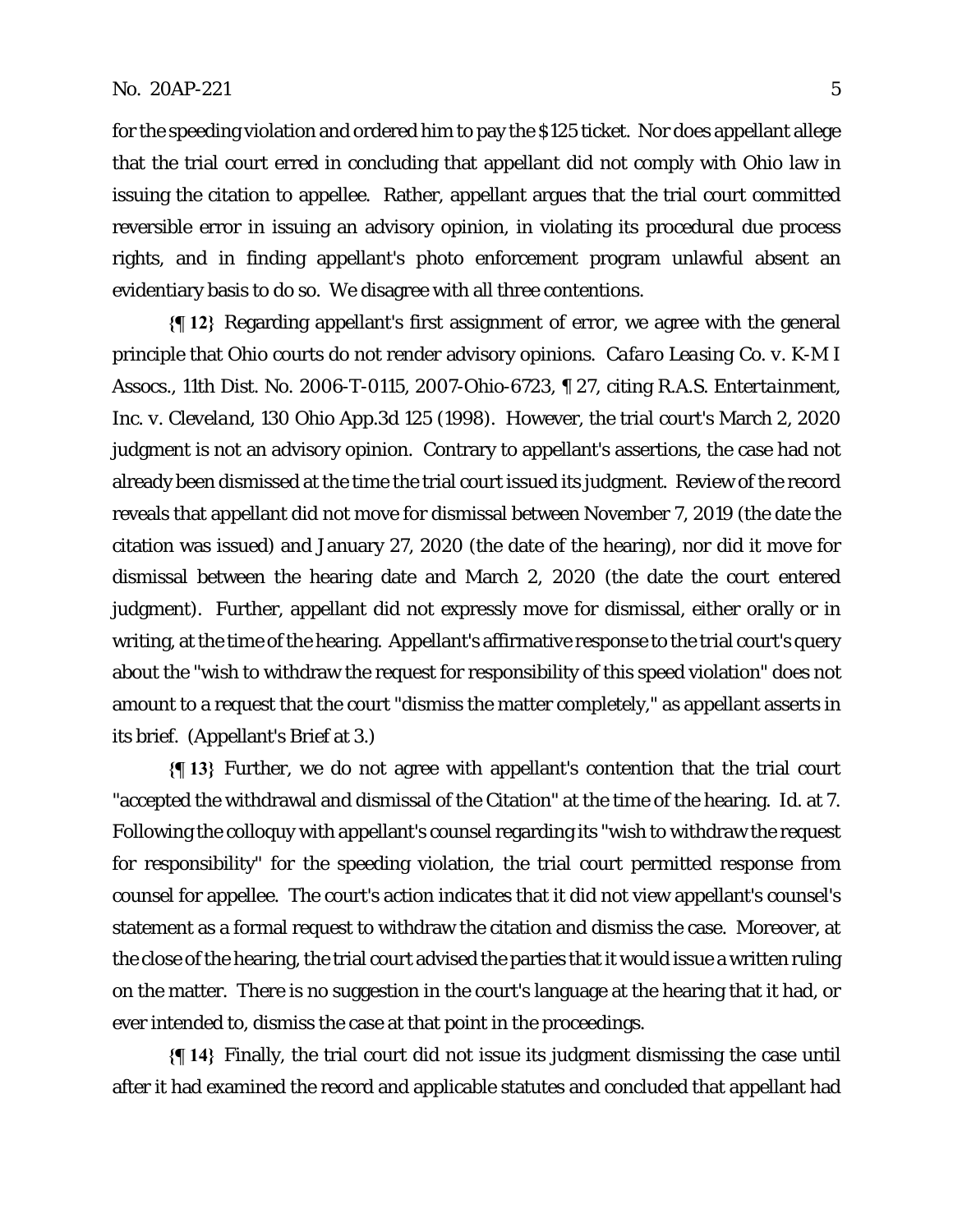not complied with Ohio law in issuing the citation. As such, the trial court's opinion was not advisory.

**{¶ 15}** The first assignment of error is overruled.

**{¶ 16}** Appellant's second assignment of error argues that the trial court violated its procedural due process rights. Specifically, appellant contends that it had no notice of, and was not provided the opportunity to respond to, appellee's counsel's arguments regarding appellant's alleged failure to comply with Ohio law relevant to its use of a traffic camera to civilly enforce a speeding violation against appellee.

**{¶ 17}** We assent, of course, to the broad legal tenet that procedural due process requires notice and a reasonable opportunity to be heard. *Starr v. Ohio Div. of Real Estate & Professional Licensing*, 10th Dist. No. 20AP-47, 2021-Ohio-2243, ¶ 22, citing *Edmands v. State Med. Bd. of Ohio*, 10th Dist. No. 14AP-778, 2015-Ohio-2658, ¶ 23. Review of the record in this case reveals that appellant was afforded both.

**{¶ 18}** Regarding lack of notice, appellant asserts that "[n]o written motion or brief was filed delineating the arguments and authorities" appellee intended to present at the hearing; thus, argues appellant, it "had no idea that the lawfulness of the program would be contested." (Appellant's Brief at 10.) Appellant cites no legal authority for its proposition that appellee was required to specifically delineate its challenges to the citation in its request for a hearing. In our view, appellee's request for a hearing provided notice to appellant of his intention to challenge the citation on any number of grounds, including a challenge to appellant's compliance with Ohio law in issuing the citation.

**{¶ 19}** As to the lack of opportunity to be heard, appellant asserts that "[t]he trial court's seeming acceptance of the dismissal and withdrawal of the Citation lulled the Village into a false sense of security" which "eliminated any need to go further." (Appellant's Brief at 10-11.) As discussed under the first assignment of error, the trial court did not dismiss the case following appellant's averment at the hearing regarding its "wish to withdraw the request for responsibility" for the speeding violation. Indeed, the trial court permitted response from appellee's counsel, and then permitted appellant the opportunity to rebut the statutory arguments advanced. Appellant's failure to respond based solely upon its belief that the case had been dismissed was at its own peril.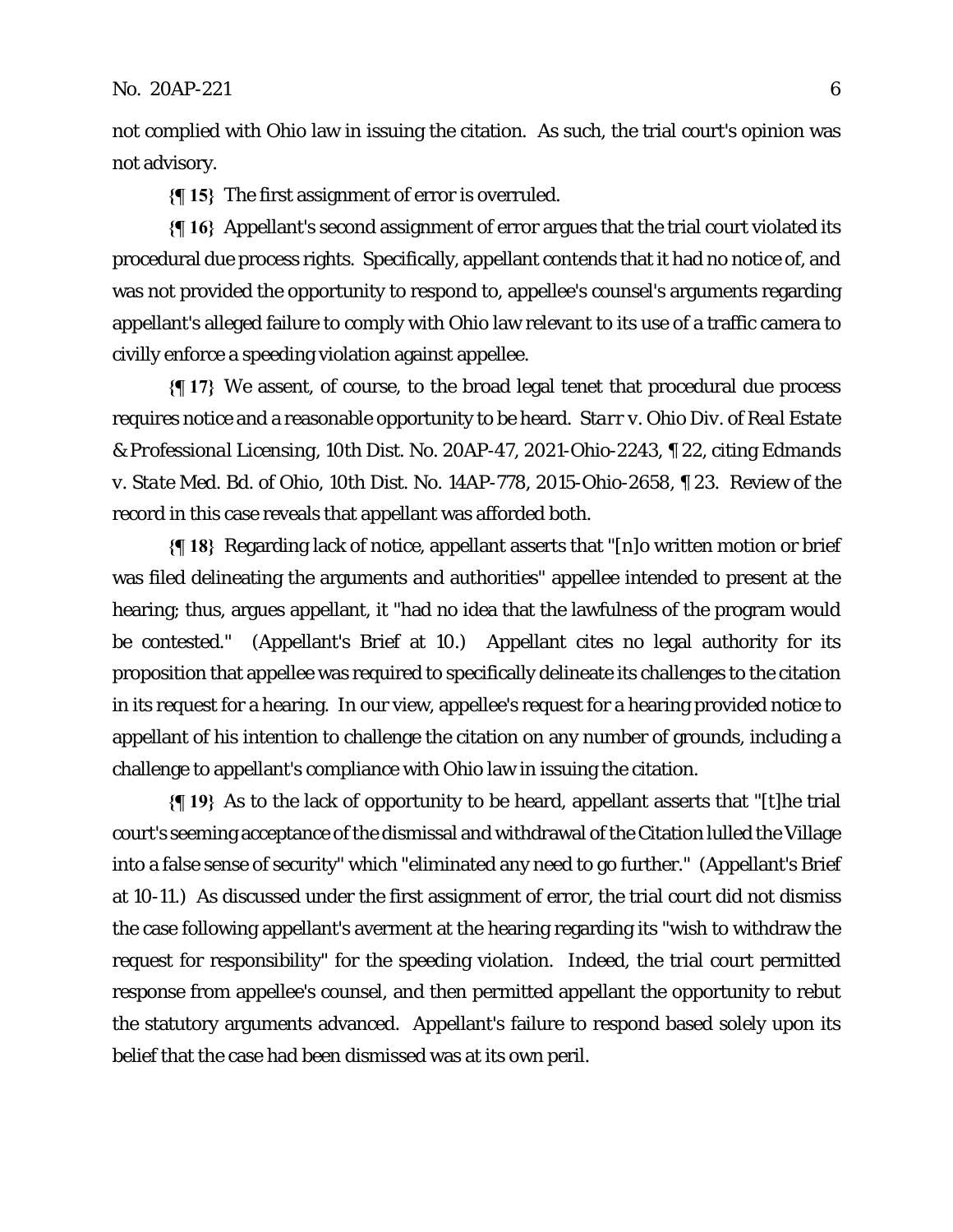### $\text{No. } 20 \text{AP} - 221$   $\text{7}$

**{¶ 20}** In the present case, there was no violation of appellant's procedural due process rights. The trial court held a hearing on appellee's challenge to the citation. Appellant was represented by counsel at that hearing and was provided the opportunity to assert its position in response to appellee's challenge.

**{¶ 21}** The second assignment of error is overruled.

**{¶ 22}** Appellant's third assignment of error contends that the trial court erred in finding appellant's photo enforcement program unlawful in the absence of evidence to support its judgment.

**{¶ 23}** Preliminarily, we disagree with appellant's broad assertion that the trial court found appellant's civil photo enforcement program wholly unlawful. To the contrary, the trial court's judgment was limited to consideration of appellant's statutory compliance as related to the particular citation issued to appellee. Indeed, the trial court referenced the "Notice of Violation" issued to appellee. The court observed that said notice contained citations to relevant statutory provisions governing procedures to be followed by appellant and, after examining the municipal court record, concluded that appellant had failed to follow those procedures in issuing the citation to appellee. On that basis, the court found appellee not liable and dismissed the case against him. Moreover, as noted above, the trial court expressly declined to issue an order prohibiting appellant from issuing further citations.

**{¶ 24}** Our conclusion that the trial court did not broadly find appellant's civil photo enforcement program unlawful aligns with our April 22, 2020 journal entry denying appellant's motion for a stay pending appeal of the trial court's judgment. There, we averred, in part, that "we find no judgment  $* * *$  that  $* * *$  binds the Village as to future conduct." In other words, this court has already determined that the trial court's judgment was limited to appellant's conduct related to the particular citation issued to appellee.

**{¶ 25}** Appellant also argues that there was no evidence presented at the hearing to support the trial court's conclusion that appellant had failed to comply with statutory procedures in issuing the citation to appellee. In its judgment, the trial court determined that appellant failed to comply with R.C. 4511.096(C), 4511.097(B)(8), and 4511.099(A).

**{¶ 26}** R.C. 4511.096(C) states: "[w]ithin thirty days of the traffic law violation, the local authority \* \* \* may issue and send by regular mail a ticket charging the registered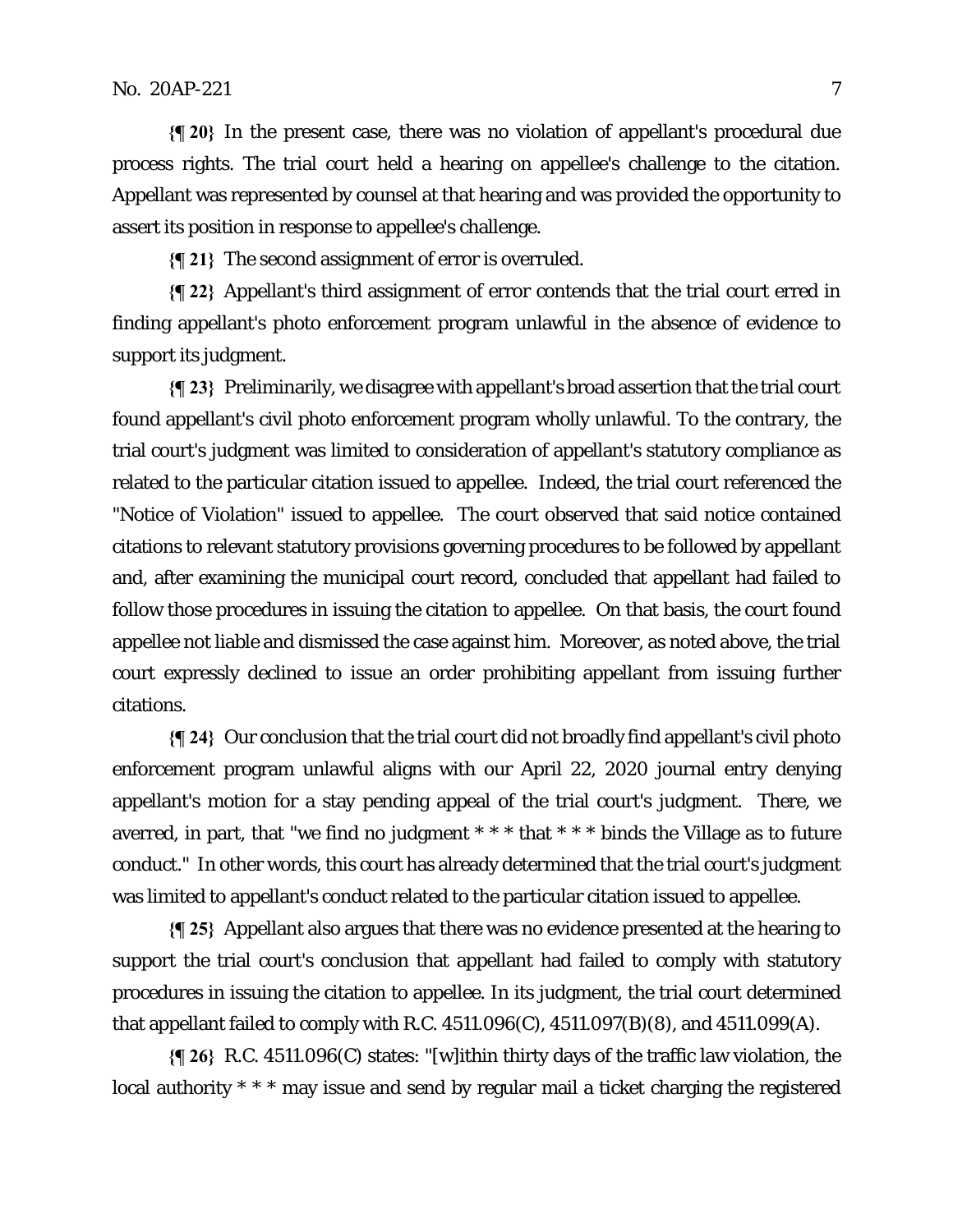owner with the violation. The ticket shall comply with section R.C. 4511.097 of the Revised Code. If the local authority mails a ticket charging the registered owner with the violation, the local authority shall file a certified copy of the ticket with the municipal court or county court with jurisdiction over the civil action." Here, appellant, a "local authority" as defined in R.C. 4511.092(C), mailed a ticket to appellee, the "registered owner" as defined in R.C. 4511.092(G), charging him with a speeding violation based on evidence recorded by a traffic photo-monitoring device. As correctly observed by the trial court, the municipal court record in this case does not include a certified copy of the ticket filed by appellant.

**{¶ 27}** R.C. 4511.097(B)(8) mandates that a ticket issued by a local authority must include "[t]he amount of the civil penalty imposed, the date by which the civil penalty is required to be paid, and the address of the municipal court or county court with jurisdiction over the civil action to which the payment is to be sent." As correctly observed by the trial court, the "Notice of Violation" mailed to appellee directs him to pay the \$125 fine to a photo speed processing center in Hamilton, Ohio, not to the Franklin County Municipal Court.

**{¶ 28}** R.C. 4511.099(A), as relevant here, provides that "when a certified copy of a ticket issued by a local authority \* \* \* is filed with the municipal court or county court with jurisdiction over the civil action, the court shall require the local authority to provide an advance deposit for the filing of the action. The advance deposit shall consist of all applicable court costs and fees for the civil action. The court shall retain the advance deposit regardless of which party prevails in the civil action and shall not charge to the registered owner or designated party any court costs and fees for the civil action." As correctly observed by the trial court, the municipal court record in this case does not include a certified copy of the ticket filed by appellant, nor is there any indication that appellant paid the appropriate filing fee.

**{¶ 29}** Appellant maintains that "no witness testified as to these alleged deficiencies nor was there any indication that any of the documents that may have been reviewed were properly authenticated. There were no stipulations as to the file documents." (Appellant's Brief at 13.) The legal basis for the trial court's judgment arose from its examination of the applicable statutes and the contents of the municipal court record relevant to those statutes. Appellant cites no legal authority establishing that the contents of a trial court record must be stipulated, authenticated, or corroborated by witness testimony, or prohibiting a court